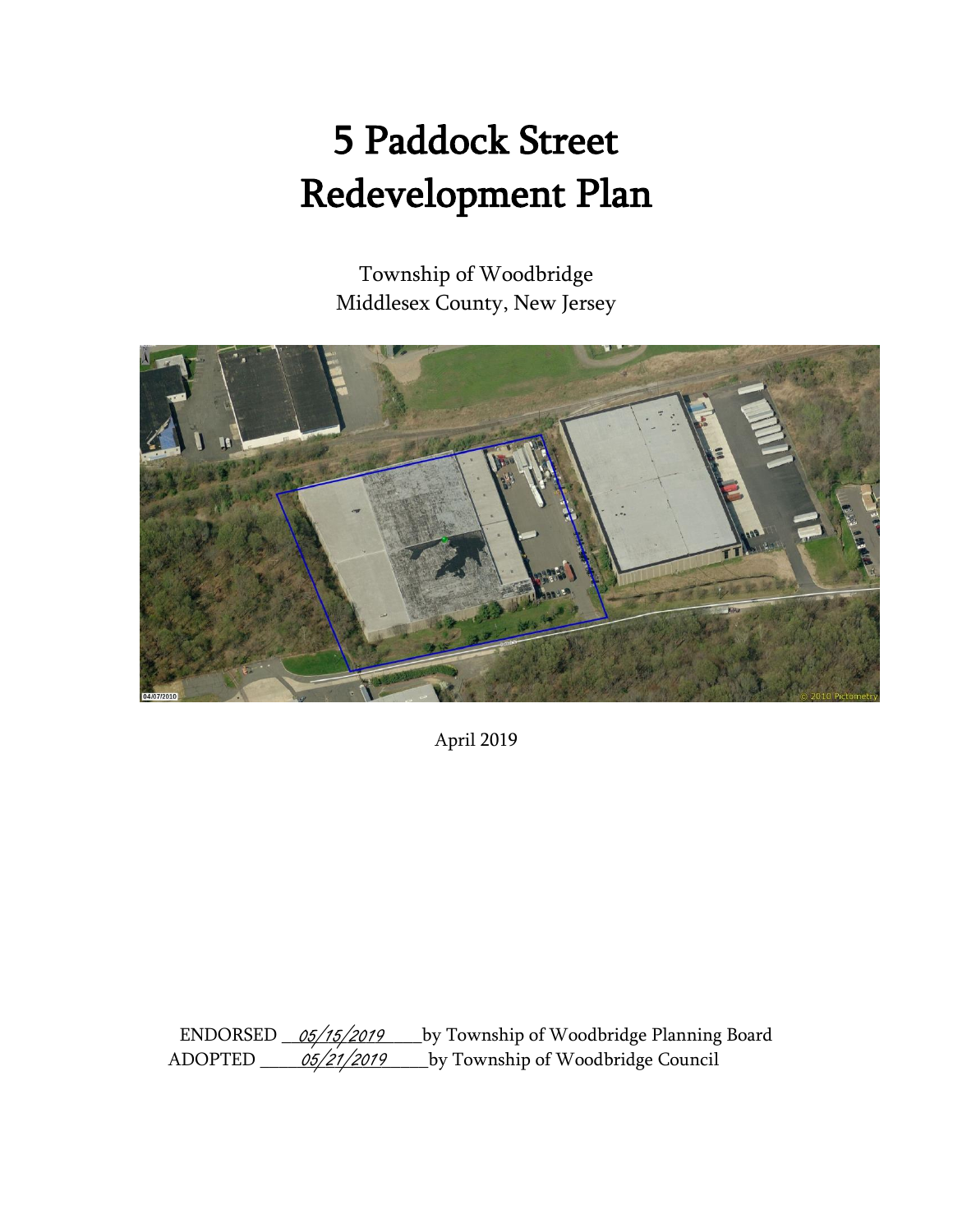## 5 Paddock Street Redevelopment Plan

Township of Woodbridge

Prepared by Township of Woodbridge Department of Planning & Development

Lefsk рŗ License No. 0517

Oric

Eric Griffith, A.I.C.P., P.P. License No. 33LI00622200

Vesic

Chris Kesici, A.I.C.P., P.P. License No. 33LI00618600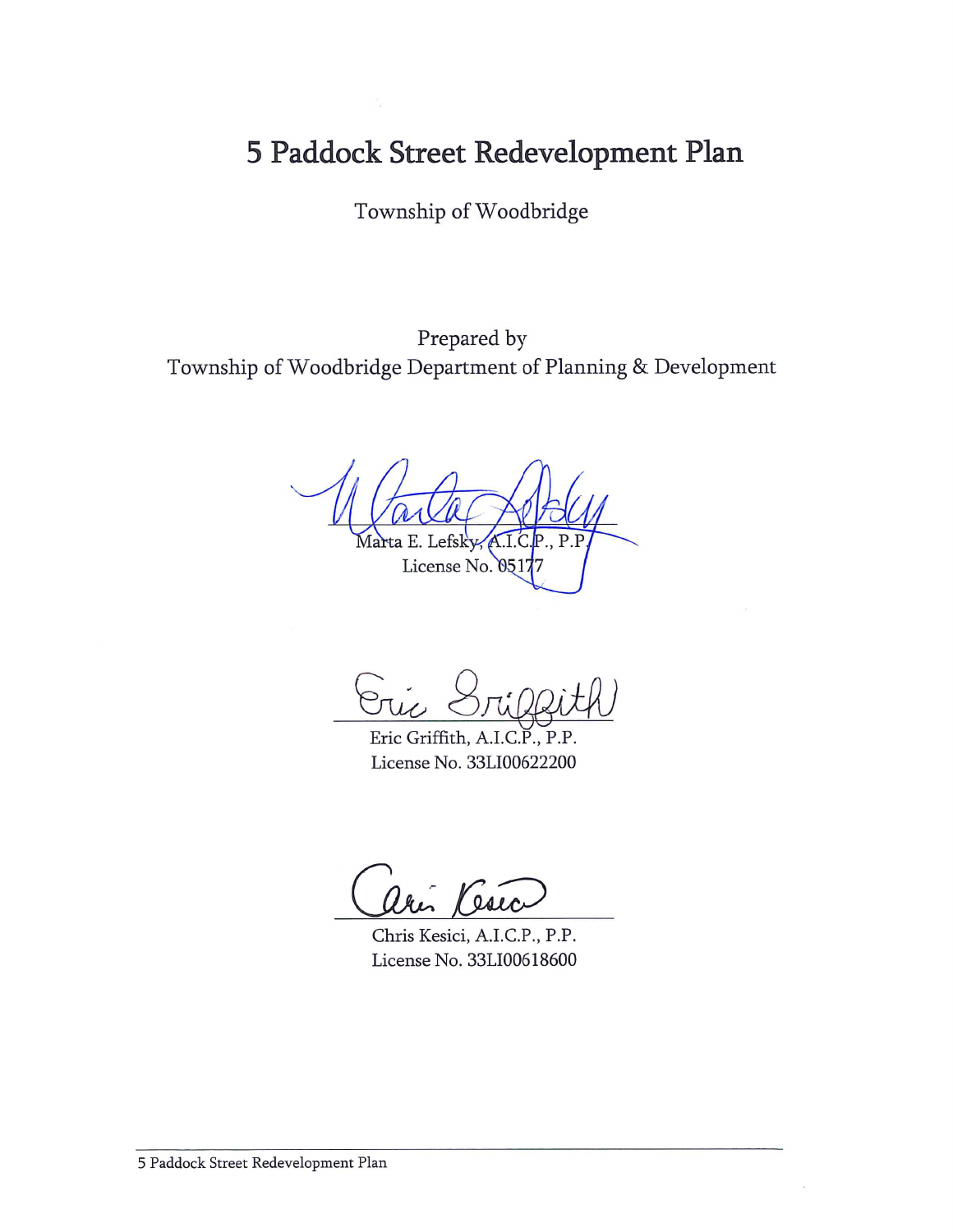Table of Contents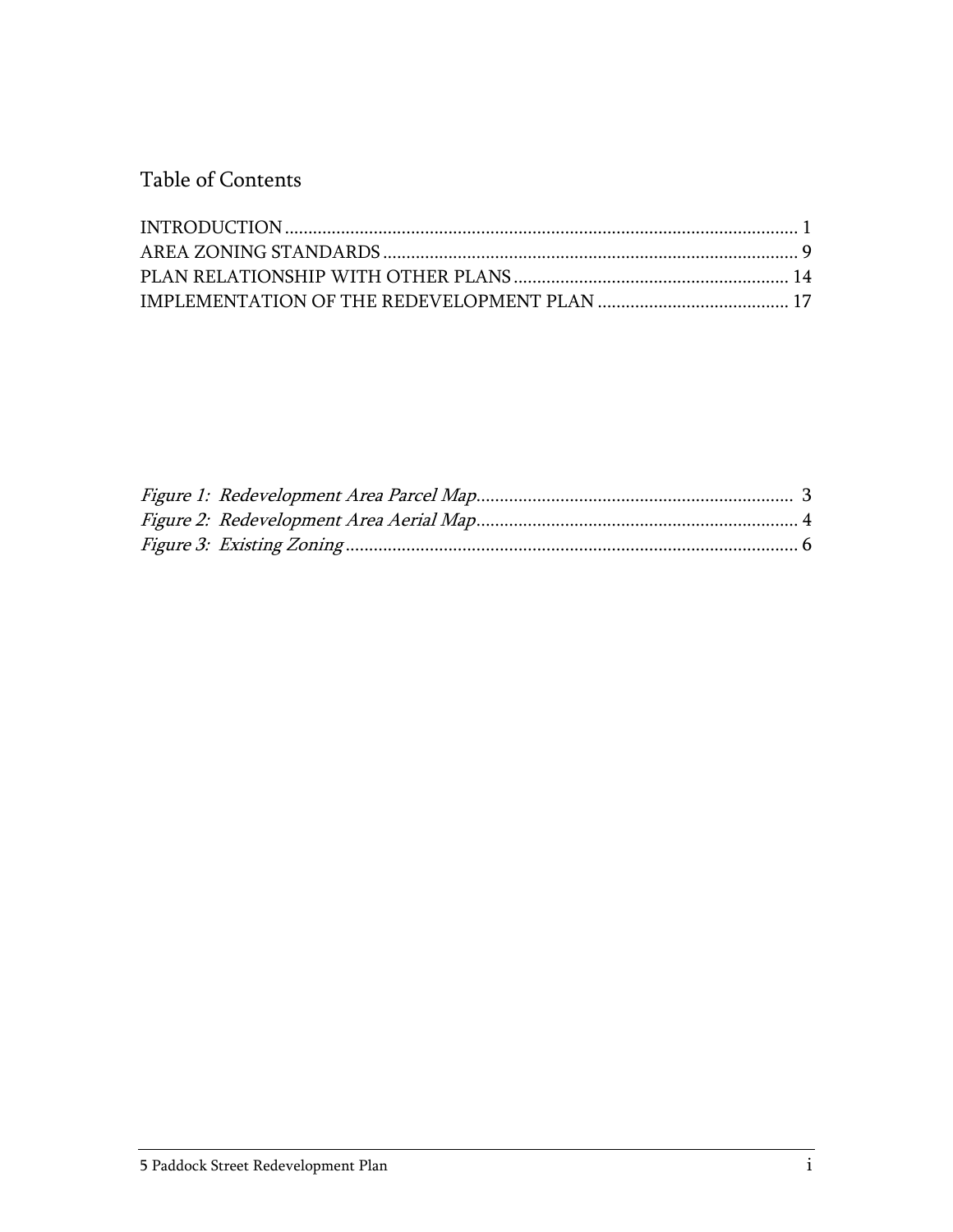## <span id="page-3-0"></span>INTRODUCTION

This Redevelopment Plan represents an opportunity to redevelop an industrial site in the Avenel section of the Woodbridge Township. The area is located along Paddock Street. This plan will foster the transformation of the property. This Redevelopment Area should be a highly desirable location for business to thrive and people to work.

In response to the physical and economic conditions at this site, the Township Council requested that the Planning Board evaluate certain properties as a "noncondemnation area in need of redevelopment" on January 8, 2019. Following the Planning Board's evaluation, the Township Council designated the area as a "noncondemnation area in need of redevelopment" on March 19, 2019.

#### STATUTORY REQUIREMENTS

According to the Local Redevelopment and Housing Law (N.J.S.A. 40A: 12A-1, et. seq.) the Redevelopment Plan shall include an outline for the planning, development, redevelopment or rehabilitation of the project area sufficient to indicate:

- Its relationship to definitive local objectives as to appropriate land uses, density of population and improved traffic and public transportation, public utilities, recreational and community facilities and other public improvements;
- Proposed land uses and building requirements in the project area;
- Adequate provision for the temporary and permanent relocation as necessary of residents in the project area, including an estimate of the extent to which decent, safe, and sanitary dwelling units, affordable to displaced residents will be available in the existing local housing market;
- An identification of any property within the Redevelopment Area proposed to be acquired in accordance with the Redevelopment Plan;
- Any significant relationship of the Redevelopment Plan to:
	- A) The Master Plans of contiguous municipalities;
	- B) The Master Plan of the County in which the municipality is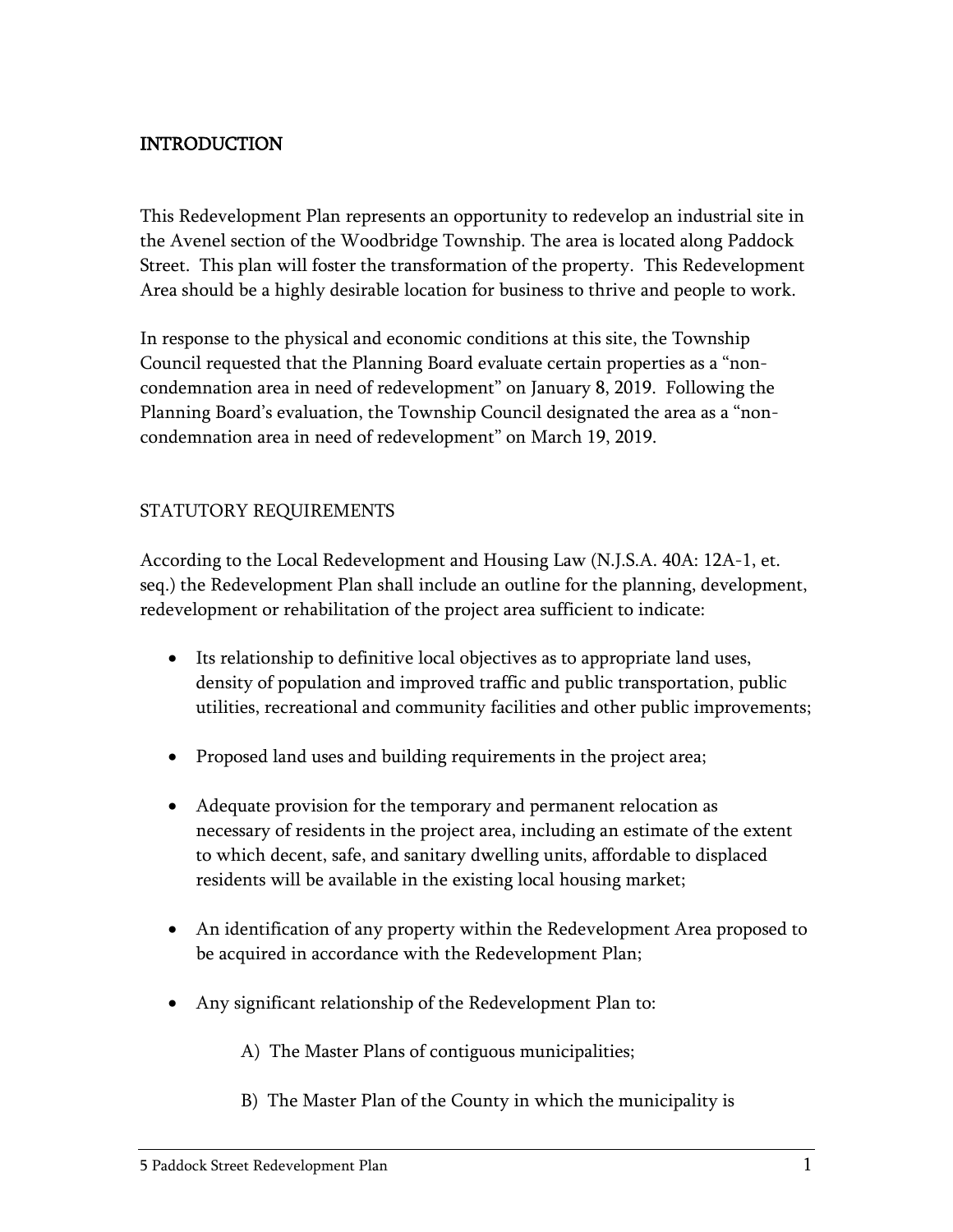located; and;

C) The State Development and Redevelopment Plans adopted pursuant to the "State Planning Act."

## PLANNING CONTEXT

The Township of Woodbridge is 24.2 square miles in size and located in northeastern Middlesex County. The Township of Woodbridge is bordered by Clark Township, the City of Rahway, the City of Linden, and Union County to the north; the Borough of Carteret, the Arthur Kill and the City of Perth Amboy to the east; the Raritan River to the south; and Edison Township to the west.

The Avenel section of the Township is located in the northeastern portion of the Township and borders the City of Rahway, City of Linden and the Borough of Carteret. Avenel contains a variety of land uses, with industrial uses occupying the greatest acreage followed by residential uses.

The Redevelopment Area is one parcel: Block 869, Lot 1.01. The parcel is approximately 6.3 acres and located along Paddock Street. The surrounding area is mostly industrial.

<span id="page-4-0"></span>The site is not listed on the NJDEP's "Known Contaminated Sites List". According to the current Federal Flood Insurance Rate (FIRM) Map, the subject property is not in a flood zone.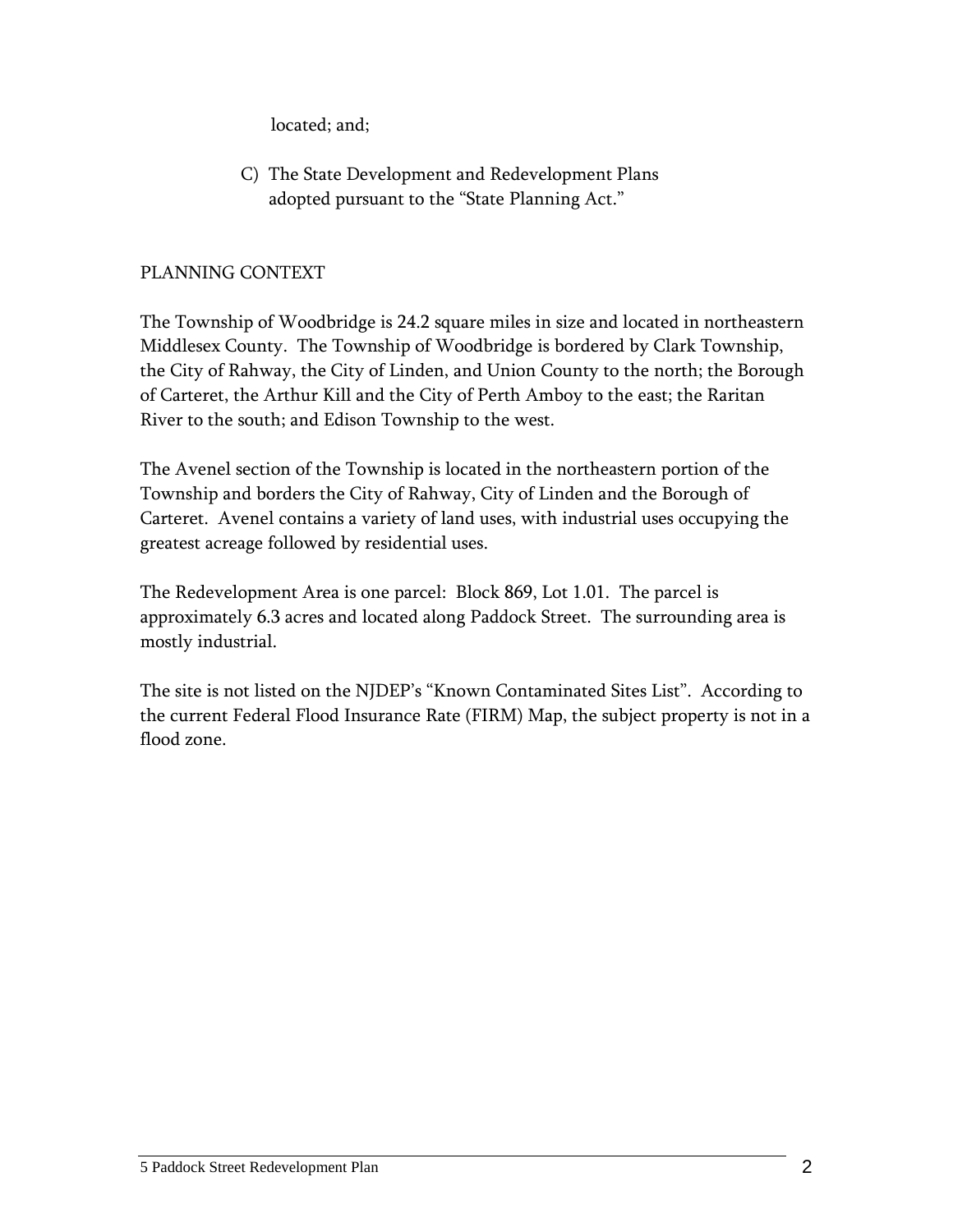

**Figure 1: Redevelopment Area Parcel Map**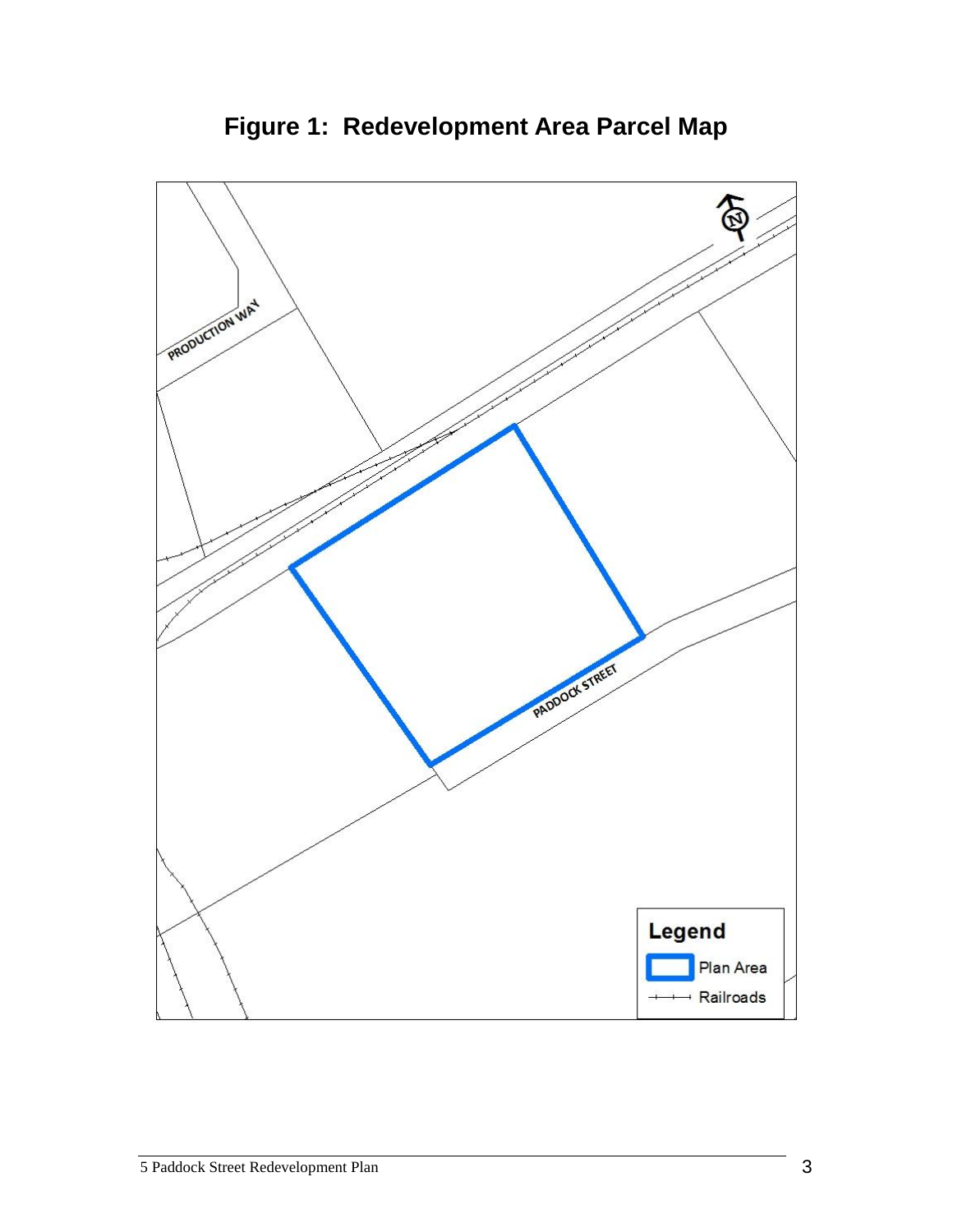<span id="page-6-0"></span>

**Figure 2: Redevelopment Area Aerial Map**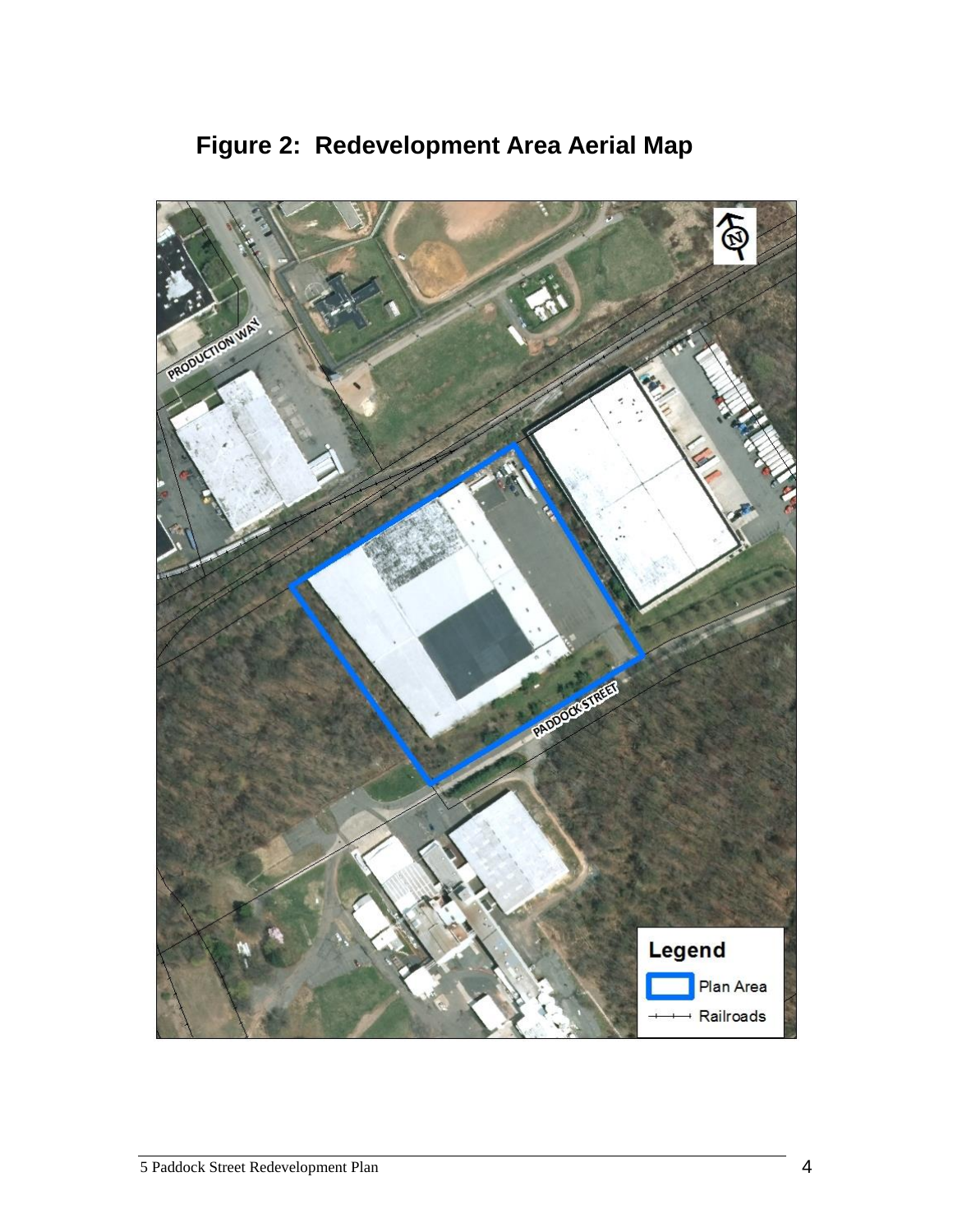#### HISTORY OF AVENEL

The Avenel section of Woodbridge Township was once known as "Demarest on the Hill" after the Demarest colonial family. Captain Demarest later founded the community of Avenel, which he named after his daughter. Avenel developed as an active residential community with its own schools, churches, and small businesses. Today, a large portion of Avenel remains residential, however, the northern portion of this section of the town contains light industrial uses and extensive commercial uses are located along Route 1.

Avenel is one of three sections in the Township with a New Jersey Transit train station.

#### MASTER PLANNING AND ZONING DESIGNATION HISTORY

The last Township Master Plan was adopted in 2009 and reexamined in 2016. The Master Plan recognizes that the current land use for this area is light industrial. The current zoning for this area is M-1 Light Industrial. The land use and zoning have not changed since the 2009 Master Plan. The Master Plan recommends this area continue to be utilized as light industrial.

## PLAN GOALS

The overall goal of this Redevelopment Plan is to address the existing conditions that have negatively impacted the Area and comprehensively upgrade the area for redevelopment. The Township aims to reach the following goals:

- To revitalize an inactive industrial site;
- To remediate any existing hazardous conditions;
- To stimulate economic investment in the Area;
- To promote the effective use of all the Redevelopment Area property and to increase property tax base;
- To improve the physical appearance of the Area.

#### AFFORDABLE HOUSING

A redeveloper shall be responsible for any affordable housing obligation generated by development.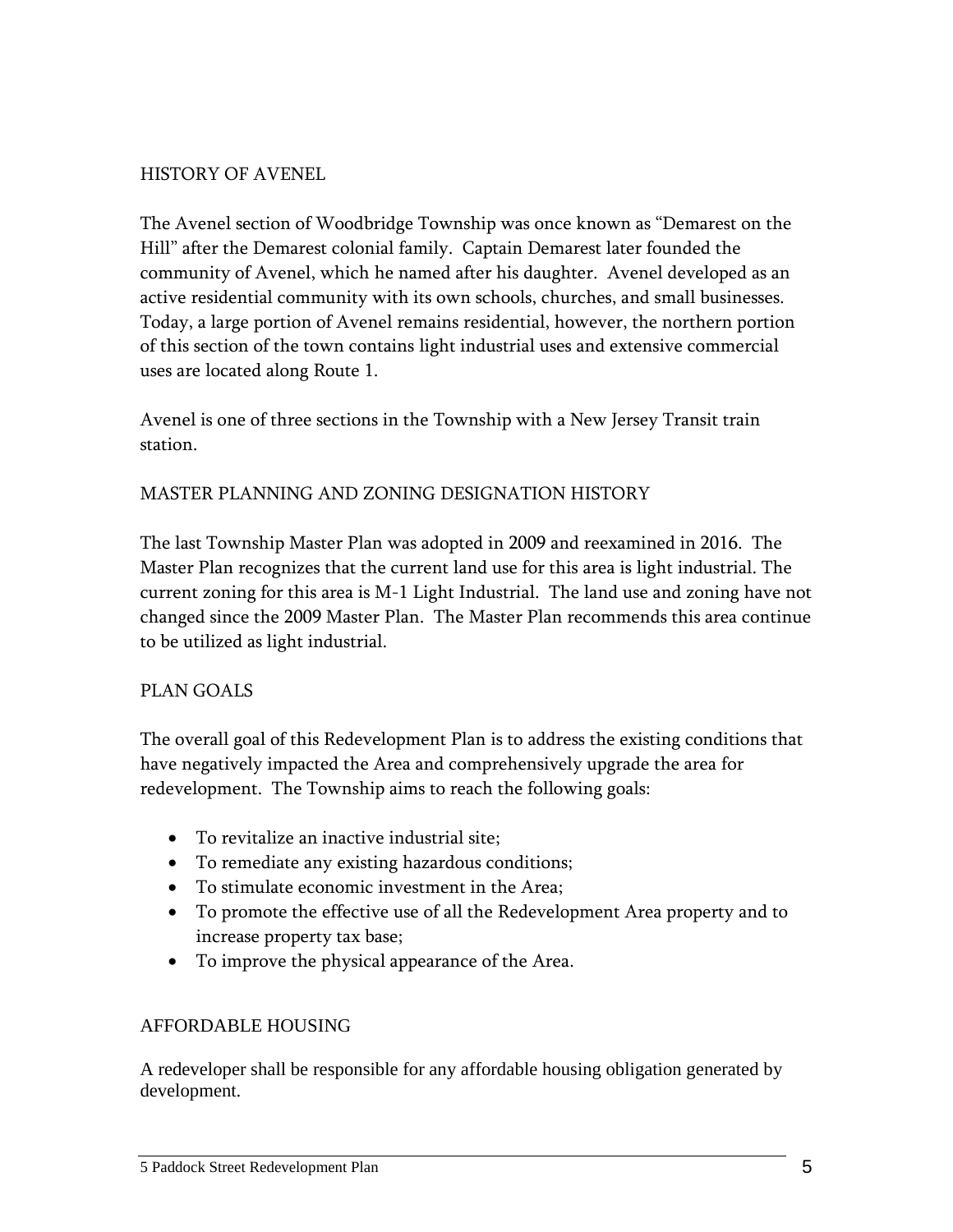

<span id="page-8-0"></span>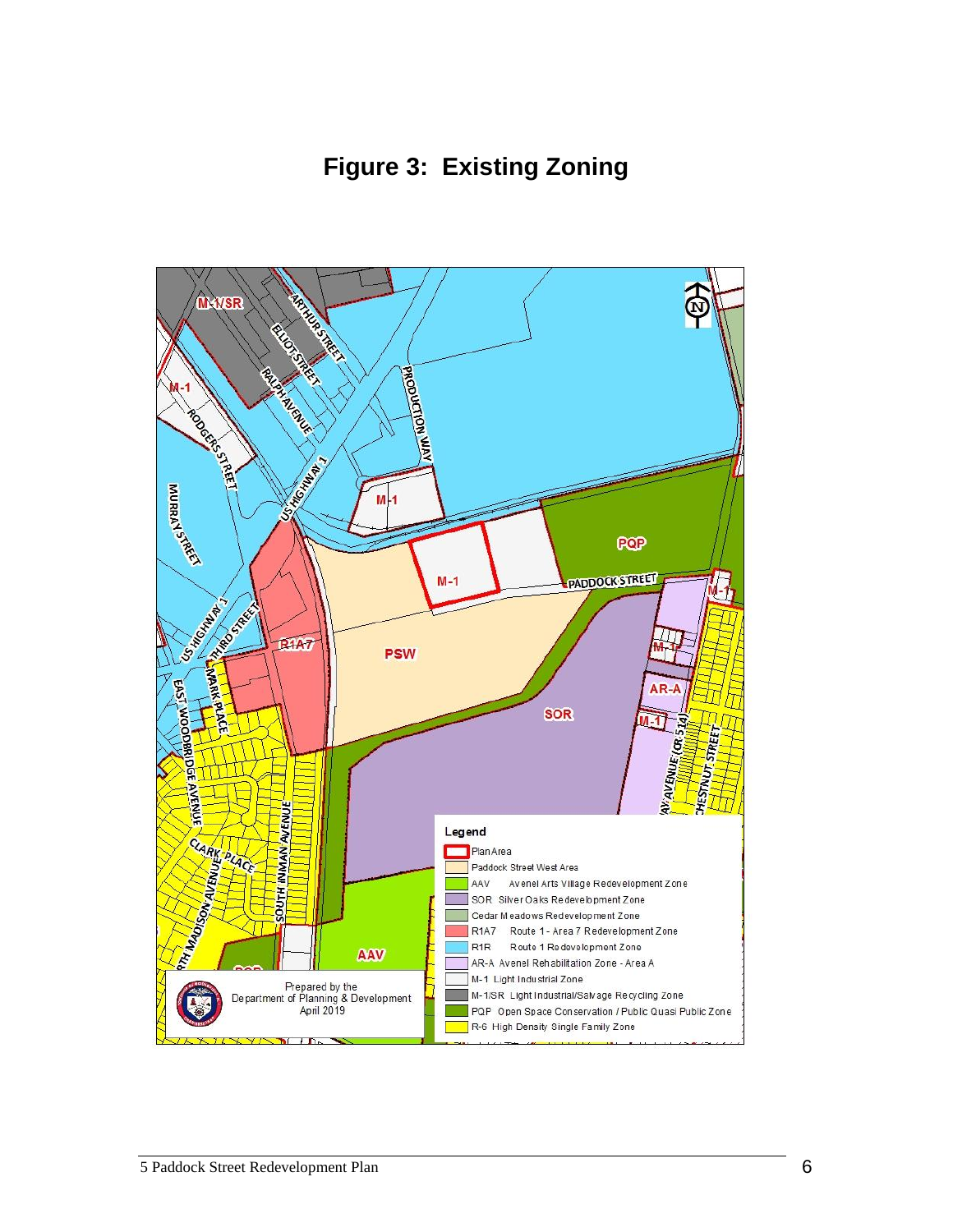## RELATIONSHIP OF PLAN TO THE TOWNSHIP LAND USE AND DEVELOPMENT ORDINANCE (APPLICATION & PROCESS)

The Redevelopment Area shall be redeveloped in accordance with the standards detailed in this Redevelopment Plan. This Plan supersedes the use and bulk provisions of the Township Land Use and Development Ordinance (Chapter 150) for the Redevelopment Area unless specifically referenced. Other Township regulations affecting developments that are in conflict are superseded by this Plan; however, existing engineering standards, performance standards and definitions shall apply.

In connection with site plan or subdivision applications, the Planning Board may grant deviations from the regulations contained within this Redevelopment Plan where by reason of exceptional narrowness, shallowness or shape of a specific piece of property or by reason of exceptional topographic conditions, pre-existing structures and physical features uniquely affecting a specific piece of property, the strict application of any area, yard, bulk or design objective or regulation adopted pursuant to this Redevelopment Plan would result in peculiar and exceptional practical difficulties to, or exceptional or undue hardship upon, the developer or redeveloper of such property. The Planning Board may also grant a deviation from the regulations contained within this Redevelopment Plan related to a specific piece of property where the purposes of this Redevelopment Plan would be advanced by such deviation from the strict application of the requirements of this Plan and the benefits of granting the deviation would outweigh any detriments.

The Planning Board may grant exceptions or waivers of design standards from the requirements for site plan or subdivision approval as may be reasonable and within the general purpose and intent of the provisions for site plan review and/or subdivision approval within the Plan, if the literal enforcement of one or more provisions of the Plan is impracticable or would exact undue hardship because of peculiar conditions pertaining to this site. No deviations may be granted under the terms of this section unless such deviations can be granted without resulting in substantial detriment to the public good and will not substantially impair the intent and purpose of the Redevelopment Plan.

No deviations may be granted which will result in permitting a use that is not a permitted use within this Redevelopment Plan. Any deviations from standards of this Plan that results in a "d" variance pursuant to N.J.S.A. 40:55D-70d shall be addressed as an amendment to the Plan rather than via variance relief through the Township's Zoning Board of Adjustment. An application requesting a deviation from the requirements of this Redevelopment Plan shall provide public notice of such application in accordance with the public notice requirement set forth in N.J.S.A.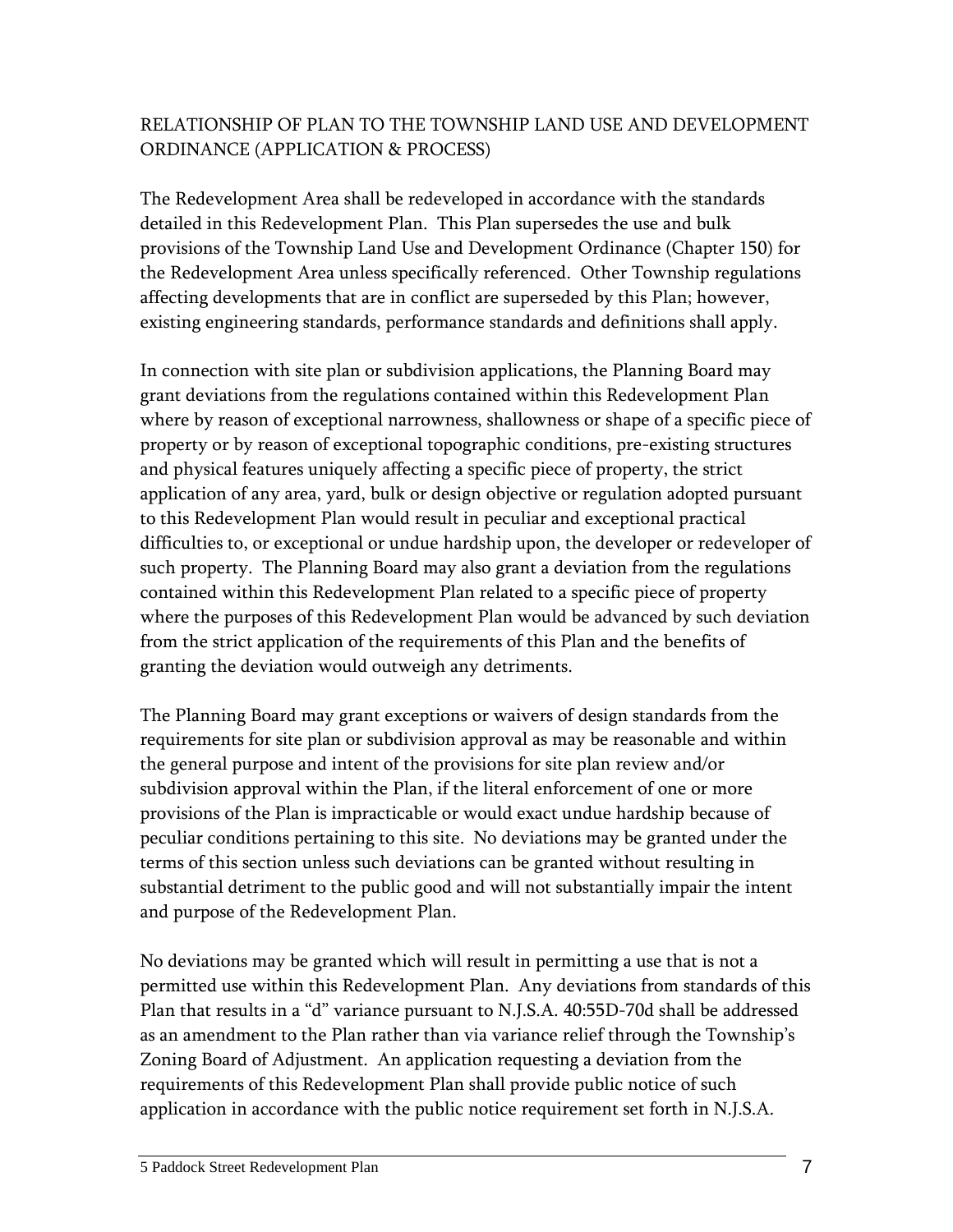40:55D- 12a.&b. All development must be approved by the Planning Board and shall be submitted through the normal site plan and subdivision procedures as identified as N.J.S.A. 40:55D, et seq.

Final adoption of this Redevelopment Plan by the Township Council shall be considered an amendment to the Township of Woodbridge Land Use and Development Ordinance and Zoning Map. Unless otherwise defined in the Plan, terms used in this Plan shall have the same meaning as defined in the Township's Land Use and Development Ordinance.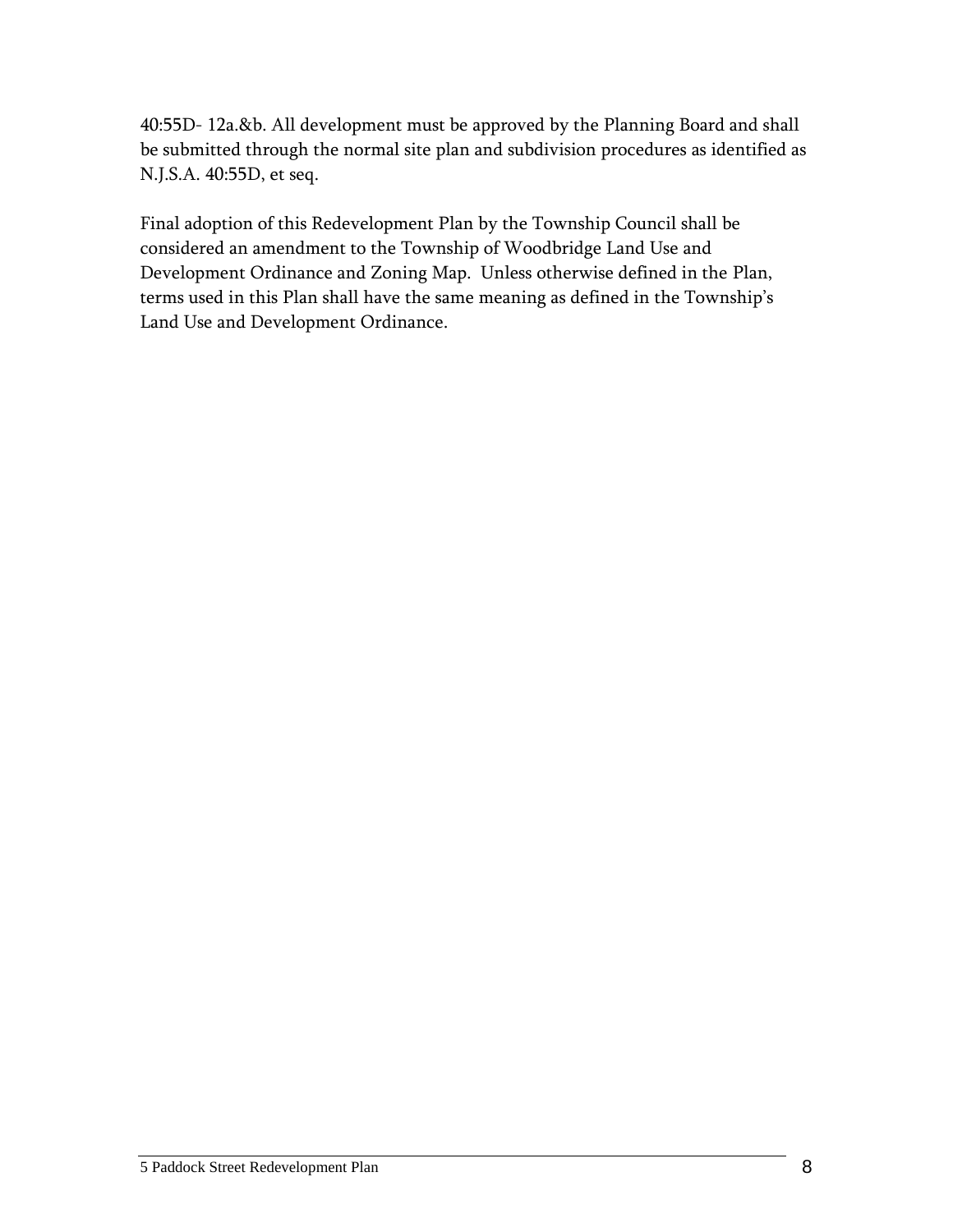## <span id="page-11-0"></span>AREA ZONING STANDARDS

The following standards contain information pertaining to the purpose of the zone; the permitted and accessory uses; bulk standards; and other district-specific standards. The evaluation of any proposal submitted under the Redevelopment Plan shall be based upon sections of this Redevelopment Plan entitled Relationship of Plan to the Township Land Development Regulations including District and Design Standards.

The purpose of this Redevelopment Zone is to enhance current opportunities for this industrial property; to promote compatible land use development of attractive building groups; and to improve and provide for the efficient and safe traffic flow within.

#### Permitted Uses:

A building may be erected, altered or used and a lot or premises may be occupied and used for any of the following purposes:

- Manufacturing and assembly
- Fabrication and assembly of products
- Warehouses, wholesale sales, storage and distribution centers
- General office and research buildings
- Green energy producing entities and their structures
- Green technology and laboratory or utility buildings
- Blending, mixing of product including chemicals
- Data Centers and Disaster Recovery Facilities
- In addition to the above, any industry not inconsistent with the above that is totally similar in purpose, function, character and effort

#### Bulk Standards:

#### Principal Building:

- Minimum lot size: one (1) acre
- Minimum lot width: 150 feet
- Minimum lot depth: 200 feet
- Minimum front yard setback: 50 feet
- Minimum rear yard setback: 25 feet
- Minimum side yard setback: 30 feet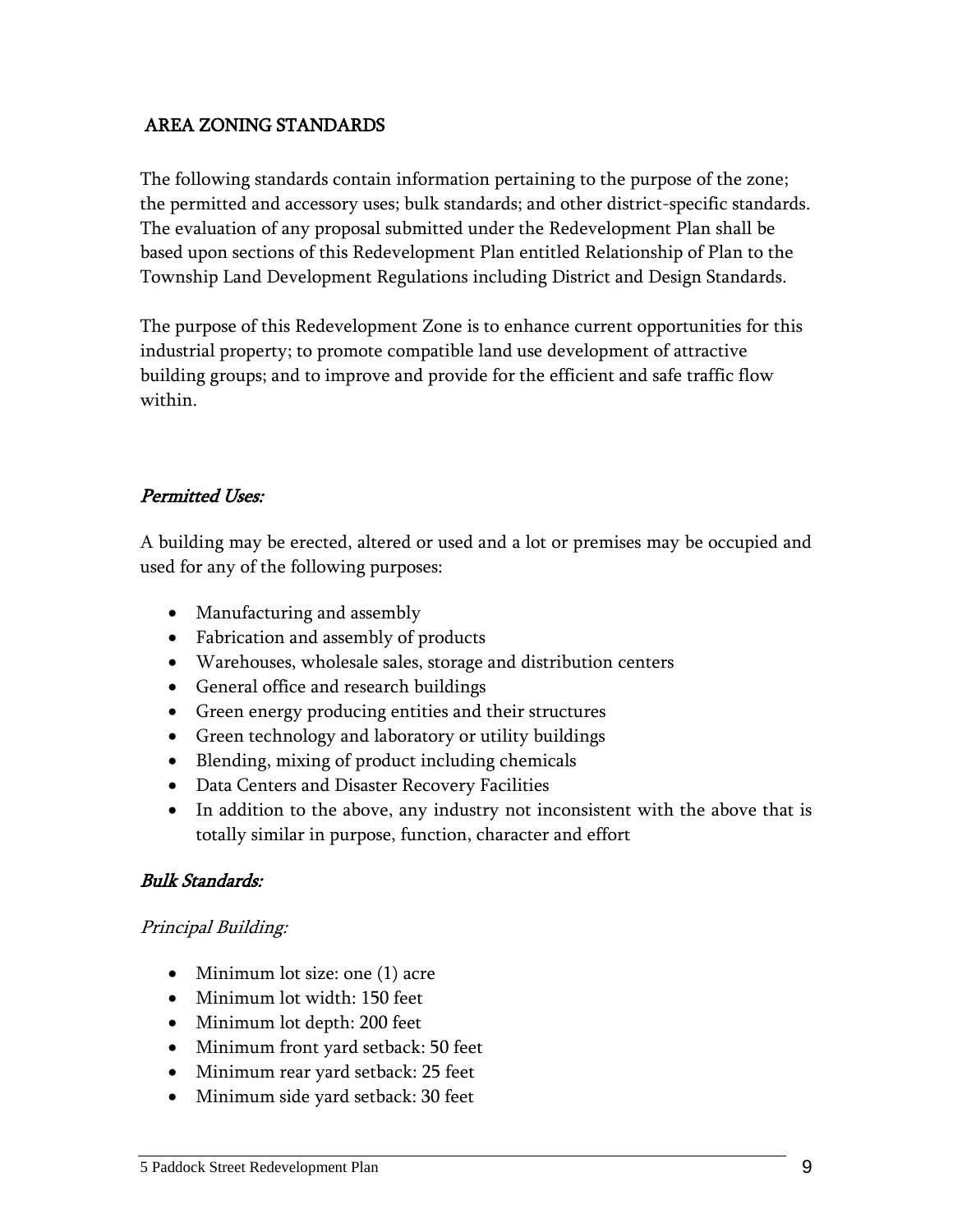- Maximum lot coverage: 65%
- Minimum gross floor area: 8,000 square feet
- Maximum building height: 65 feet

#### Accessory Buildings:

- Accessory buildings shall be set back one foot for each one foot of building height, but not less than 15 feet from a property line
- All accessory structures shall not exceed the height requirements applicable to the principal structure
- Security and/or guard outposts are permitted as part of the overall site design and are not considered accessory buildings

## Green Buildings:

- All buildings are encouraged to be LEED-certified buildings
- Proposed energy saving techniques shall be considered as part of architectural plans and renderings
- New development or rehabilitation of existing buildings should employ green building practices (refer to the Township's Green Building Checklist): A detailed statement relating to green building practices must be submitted as part of the site plan application

## Additional Standards:

## Parking:

- Off-street parking and loading areas shall be coordinated with the public street system serving the Area to reduce conflicts with through traffic, obstruction with pedestrian circulation, and vehicle thoroughfares
- All car parking spaces shall be nine (9) feet in width and eighteen (18) feet in depth
- All trailer parking stalls shall be a minimum twelve (12) feet in width and forty-five (45) feet in depth
- Aisles accommodating two-way traffic shall be a minimum of twenty four (24) feet in width
- Industrial, distribution centers, warehouses, wholesale or laboratories  $-$  (one) 1 parking space for each 3,500 square feet of gross floor area plus 10 percent of the spaces for visitors, not to exceed 20. An office component is assumed to be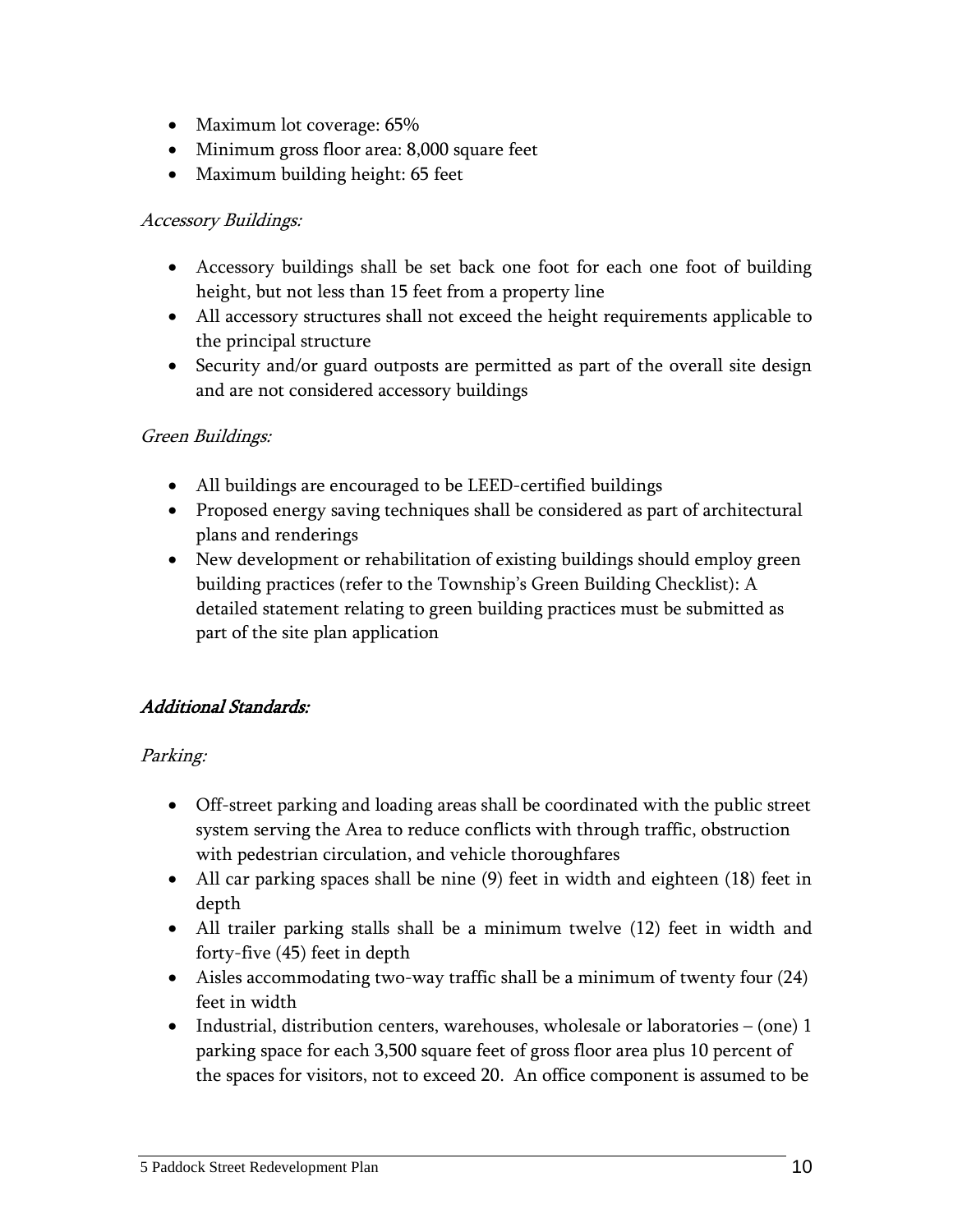constructed as a part of the primary building use and would be included in this parking ratio

## Circulation:

- Parking areas can be interconnected with adjacent properties, and utilize common entrances and exits, to minimize the number of vehicular access points wherever possible
- Curbs cuts and site driveways shall be sized to accommodate the safe access and egress of large tractor trailers and emergency services equipment
- Existing curb cuts and pavement locations at the property may remain as currently located and configured
- Curb cuts offset distance may be reduced to zero where existing curb return crosses an existing property line
- Visitor parking is permitted in side yard areas
- In recognition of the existing site, curbing is required along the frontage, front yard setback, and at driveway entrances only

## Loading:

Loading and unloading shall be provided according to the following schedule:

| <b>GROSS FLOOR AREA</b> | <b>SPACES REQUIRED</b> |
|-------------------------|------------------------|
| 4,000 to 25,000         |                        |
| 25,001 to 50,000        | ר                      |
| 50,001 to 75,000        | З                      |
| 75,001 to 100,000       |                        |
| Each Additional 50,000  | 1 Additional           |

Loading spaces shall be at least 12-feet in width and 50-feet in length

## Buffering and Screening:

 Where not constrained by existing or proposed site improvements such as car parking, truck courts and buildings, a minimum 10-foot landscaped buffer shall be required along all public rights-of-way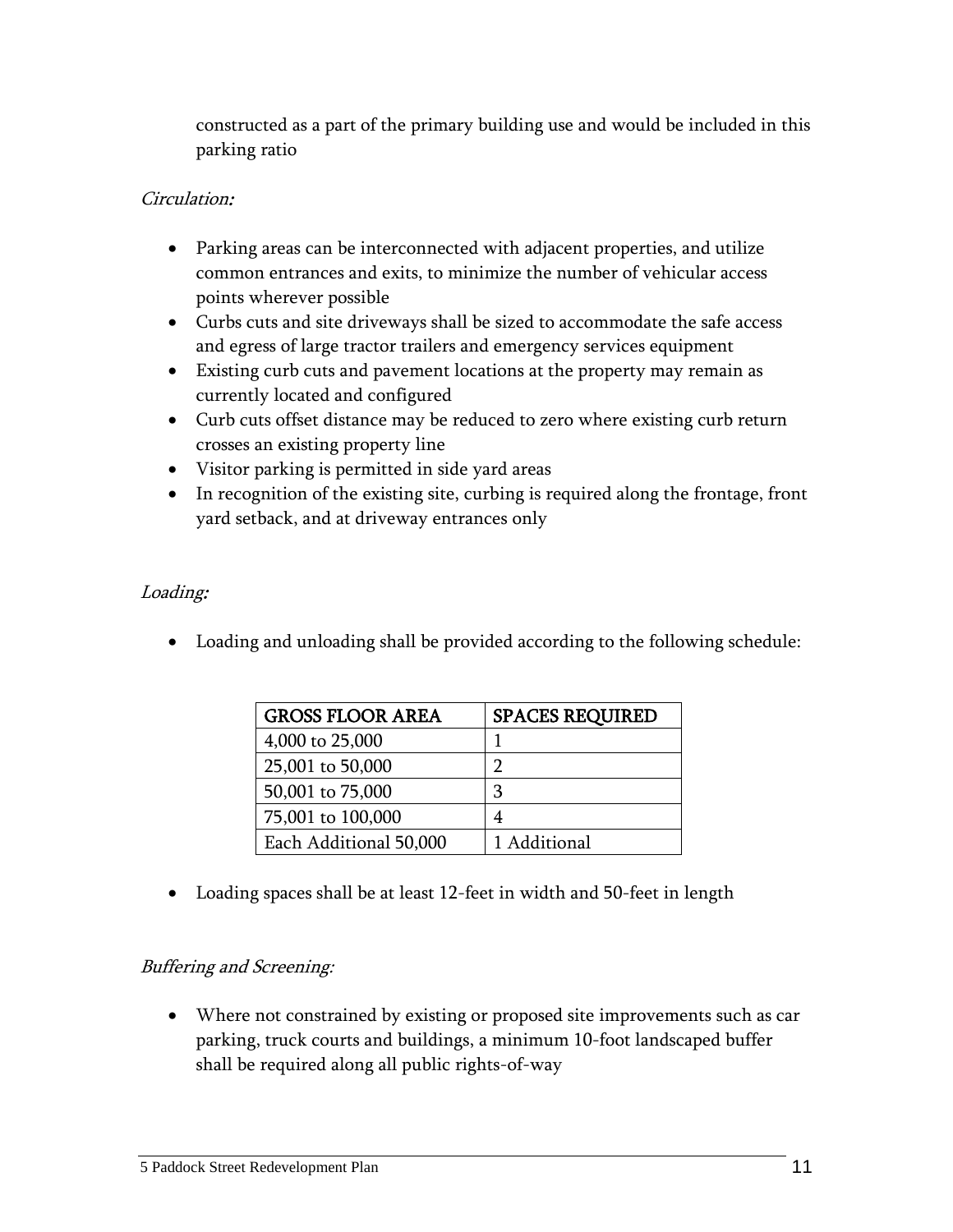- Any industrial development that abuts or is visible from any existing residential development or abuts any parcel planned or zoned for housing development shall provide screening from view from the housing site using a combination of fencing and/or plantings
- Loading docks, truck parking, utility meters, HVAC equipment, trash dumpsters, trash compaction, and other service functions shall be incorporated into the overall design of the building and the landscaping so that the visual and acoustic impacts of these functions are screened from view by a combination of fencing and a substantial landscape buffer
- Fencing may not exceed eight (8) feet in height
- Fencing with barbed wire is not permitted

## Lighting:

- Accent lighting on buildings is encouraged
- Exterior light fixtures shall be compatible and relate to the architectural character of the buildings on a site. Site lighting shall be provided at the minimum level to accommodate safe pedestrian and vehicular movements without causing any off-site glare
- Parking lot, truck parking and truck court lights shall not exceed 25 feet in height

## Utilities:

- Wherever practical, consideration should be given to relocating above ground utilities to underground.
- Pad mounted generators, transformers and refrigeration equipment are permitted when used in conjunction with the principle use

## Signage:

The following signage requirements shall apply within the Redevelopment Area:

- Up to two (2) freestanding entrance/directory signs shall be permitted for each building. Said signs shall not exceed 55 square feet per side; have a maximum height of 10 feet; and be located no closer than 10 feet to any lot line
- Up to four (4) individual lettered façade signs, identifying the tenant may be installed at a maximum of 250 square feet for each, shall be permitted for the principal building. Each letter of this shall be calculated in that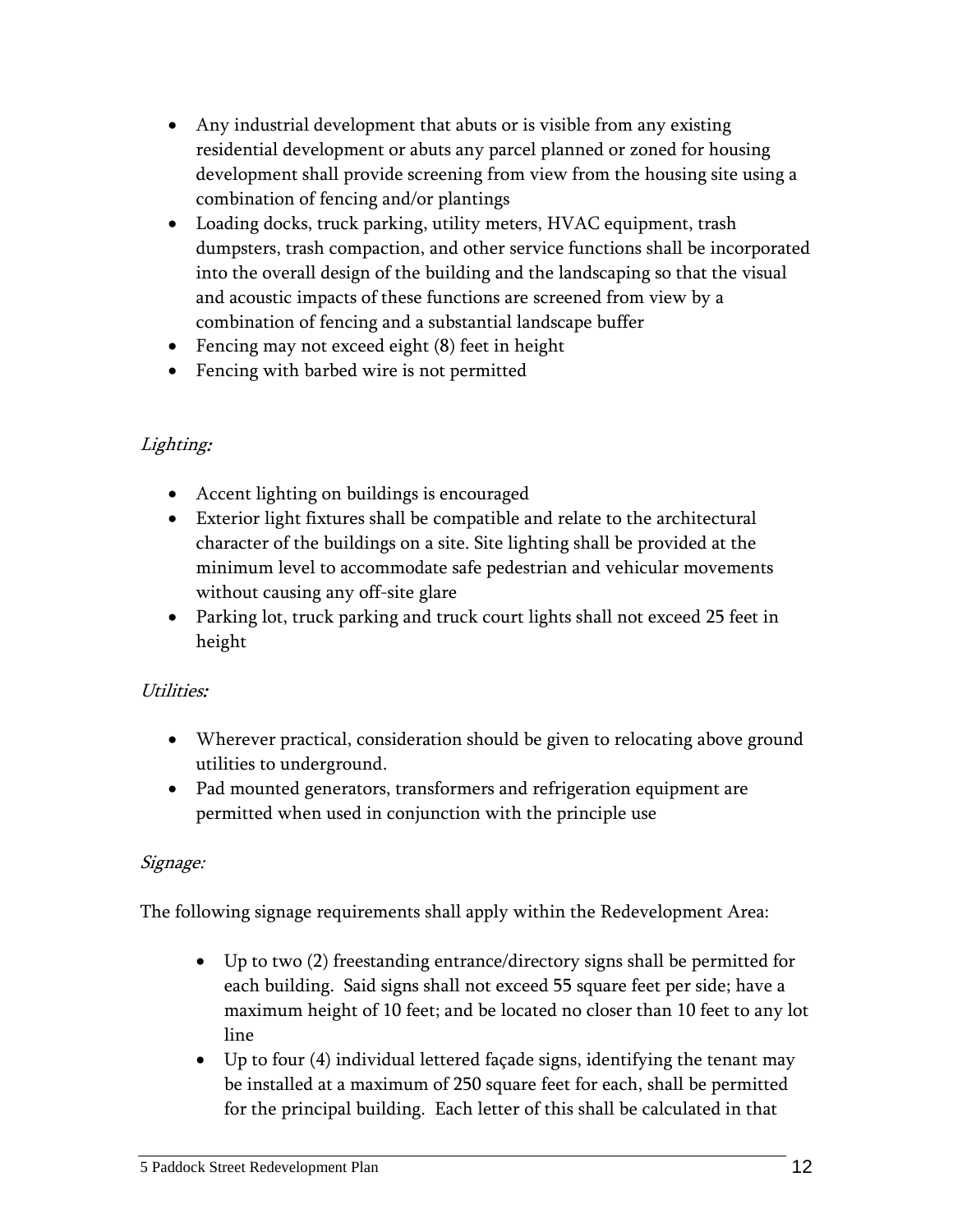total number. The aggregate signage per building shall not exceed 1,000 square feet

 Tenant emblems or logos, excluding words and letters, may be placed in an amount not to exceed one (1) per each building side. Emblems are encouraged to be located above entrances, at a size appropriate to bring attention to the entrance

Landscaping:

- Tree removals and plantings must be done in compliance with the Township's Tree Ordinance
- Minimum Landscaped Area Required: 15%
- All setback areas fronting public roadways shall be defined by a combination of decorative fencing and/or landscaping. The landscaped area within should contain a variety of flowering trees, shrubs, perennials, annuals and bulbs to complement the architecture and provide seasonal interest
- Landscape design should be integrated into overall site design and plans should include a watering and maintenance schedule for each area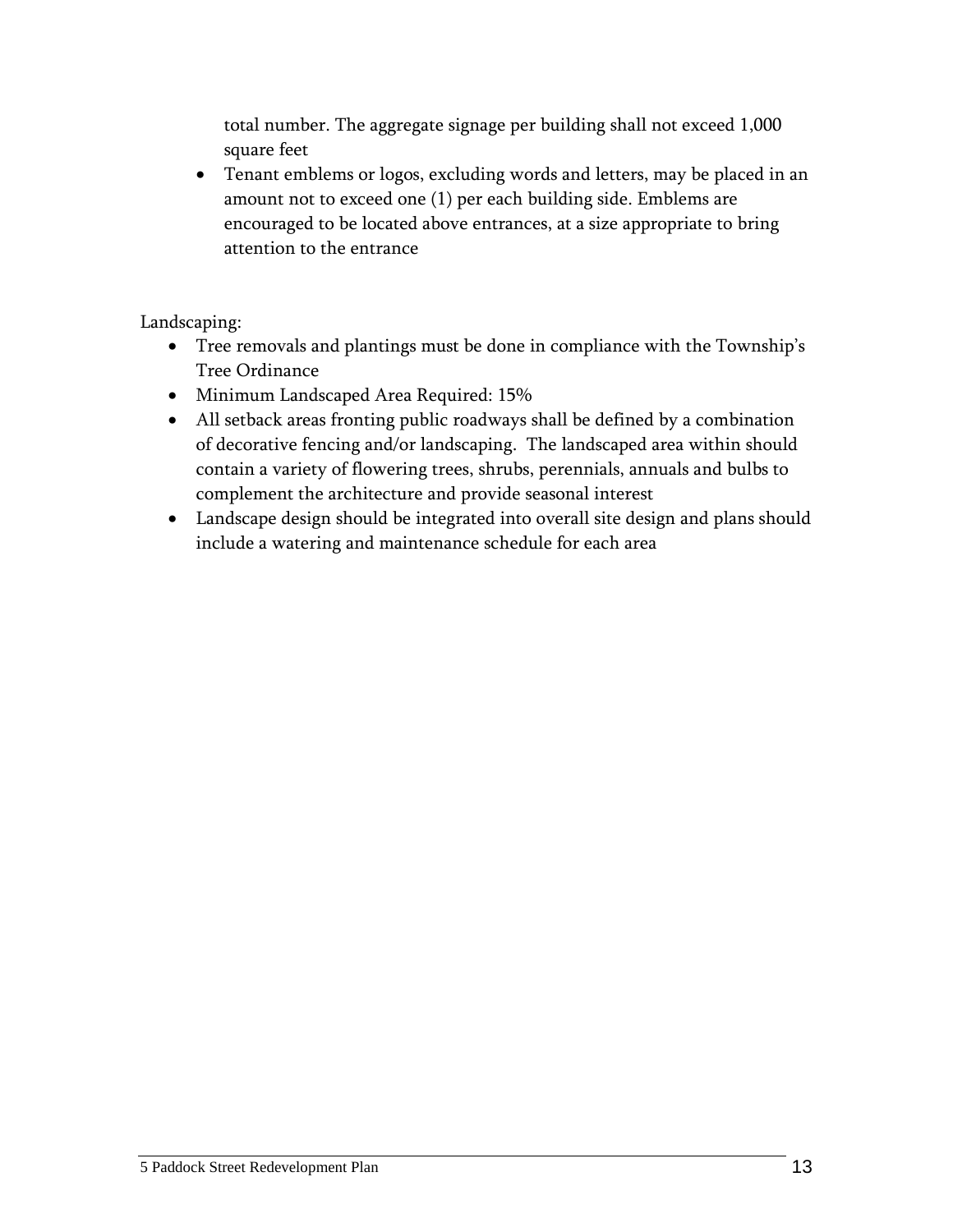## <span id="page-16-0"></span>PLAN RELATIONSHIP WITH OTHER PLANS

## RELATIONSHIP TO THE TOWNSHIP MASTER PLAN

The Township of Woodbridge's last comprehensive Master Plan was prepared in February 2009 and reexamined in 2016. The Master Plan recommended this area be devoted to industrial and business uses.

The Master Plan adopted the following goals that are relevant to this Plan:

- To expand and protect the Township's ratable base through the attraction and retention of nationally known and respected companies;
- To control industrial development by limiting industrial development to land suitable for industrial use.

## MASTER PLANS OF ADJACENT MUNICIPALITIES

The 5 Paddock Street Redevelopment Area is located in the Avenel section of the Township. The cities of Rahway and Linden are located to the north and the Borough of Carteret to the east, but this redevelopment area is not close in proximity to any of those municipalities. The redevelopment plan is not anticipated to have an adverse impact on any of the neighboring municipalities.

## MIDDLESEX COUNTY PLANS

## Consistency with Middlesex County Master Plan

The 5 Paddock Street Redevelopment Plan is generally consistent with the elements of the Middlesex County Master Plan, a document that addresses sprawl and sustainability in the region. This Redevelopment Plan adheres directly to the goals, values and objectives of the Middlesex County Master Plan which aims to:

 Make fuller use of existing transportation lines and facilities. The County Plan anticipated that public transportation would achieve greater significance as a necessary alternative to the private automobile, with its attendant problems of pollution, energy availability, and congestion;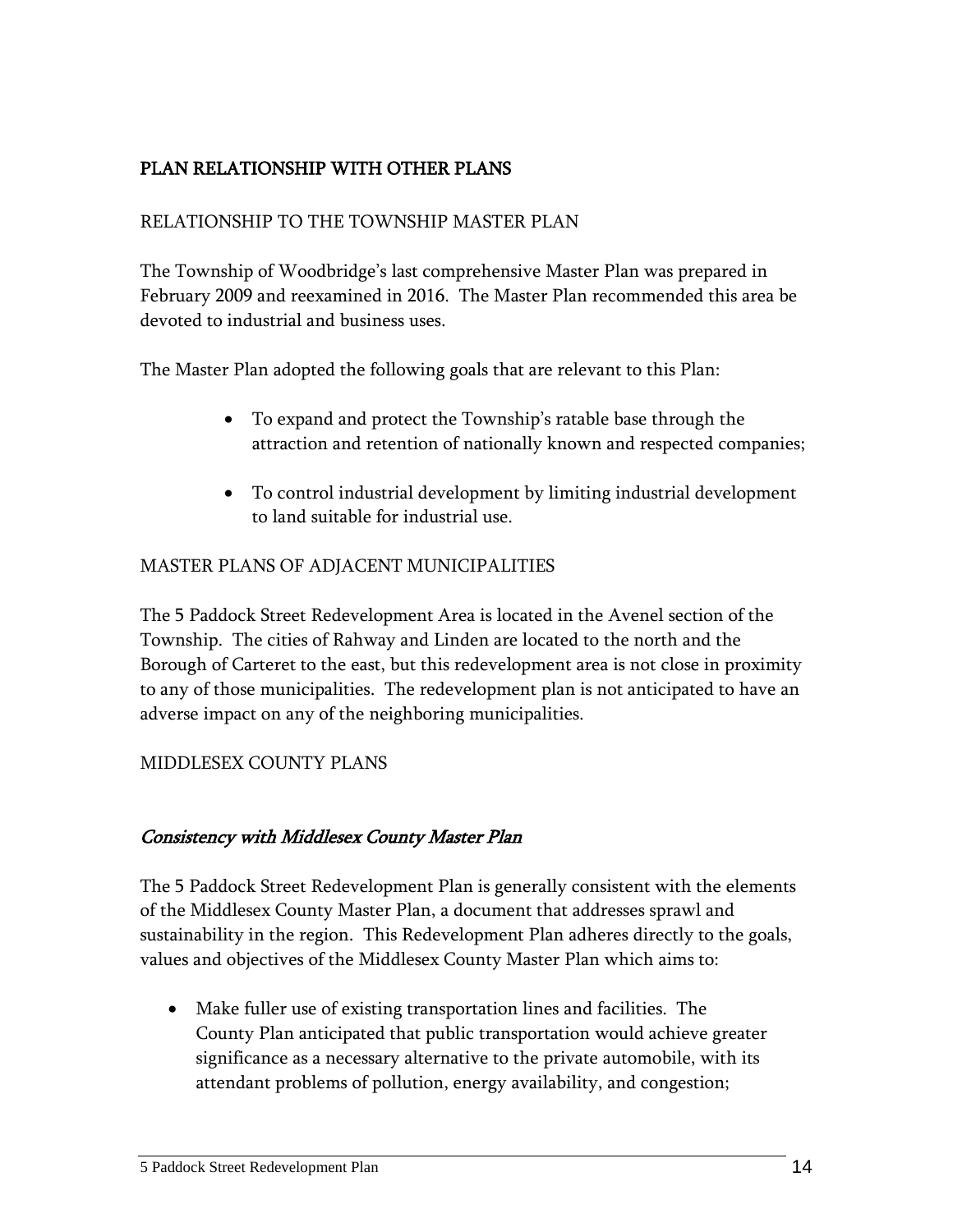- Find a more feasible alternative to the present situation of "strip" commercial development found on major roads, and single-family homes on unnecessarily large lots;
- "Cluster" future growth around definable town centers and transportation facilities to include commercial and office employment as well as residential, with land use intensity decreasing as distance from the town center increases.

## New Jersey State Development & Redevelopment Plan (2001)

This Redevelopment Plan is consistent and would effectuate the plans and policies of the New Jersey State Development and Redevelopment Plan (SDRP), adopted in 2001. The SDRP is a unique document that guides State-level development and redevelopment policy as well as local and regional planning efforts. This Plan is consistent with the following statewide goals in the SDRP.

- Revitalize the State's cities and towns;
- Promote beneficial economic growth, development and renewal for all residents of New Jersey;
- Protect the environment, prevent and clean up pollution;
- Provide adequate public facilities and services at a reasonable cost;
- Preserve and enhance areas with historic, cultural, scenic, open space, and recreational value;
- Ensure sound and integrated planning and implementation statewide.

The SDRP also includes a State Plan Policy Map, which divides the state into regions, known as Planning Areas, and includes specific goals for each area. The Policy Map also identifies "Centers", locations into which development is to be directed, "Environs," areas to be protected from future growth. The Township of Woodbridge falls in the 'Metropolitan Planning Area' (PA1). The State Plan recognizes that all communities in this planning area are essentially fully developed; hence much of the change in land uses will occur as redevelopment.

The State Plan's planning objectives for the 'Metropolitan Planning Area' includes:

• Providing for much of the state's future redevelopment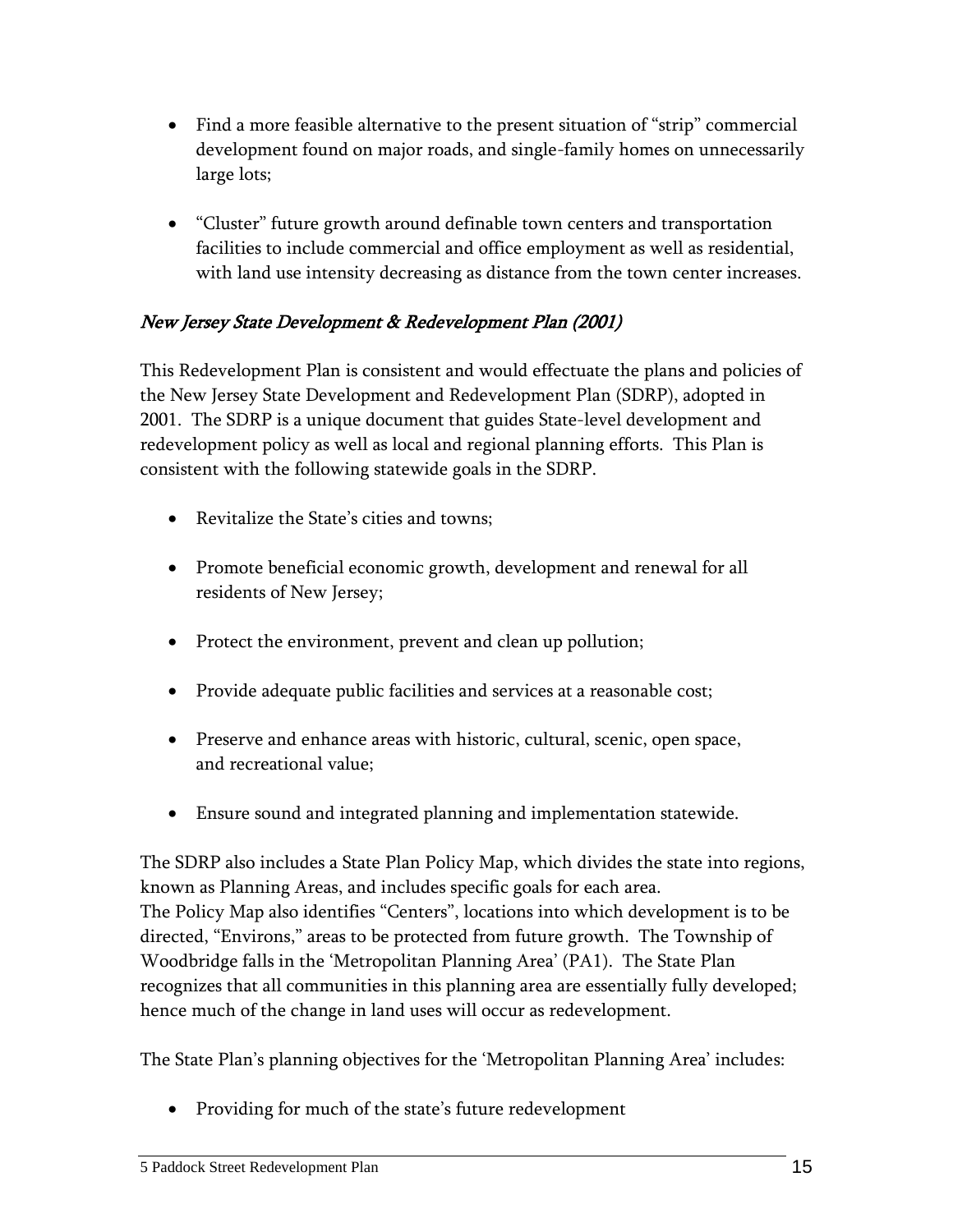- Revitalizing cities and towns
- Redesigning areas of sprawl
- Protecting the character of existing stable communities

This Plan will serve to meet each of these goals for the designated area.

The New Jersey Department of State has been preparing a new State Strategic Plan since 2012. The proposed plan has not been adopted by the State Planning Commission.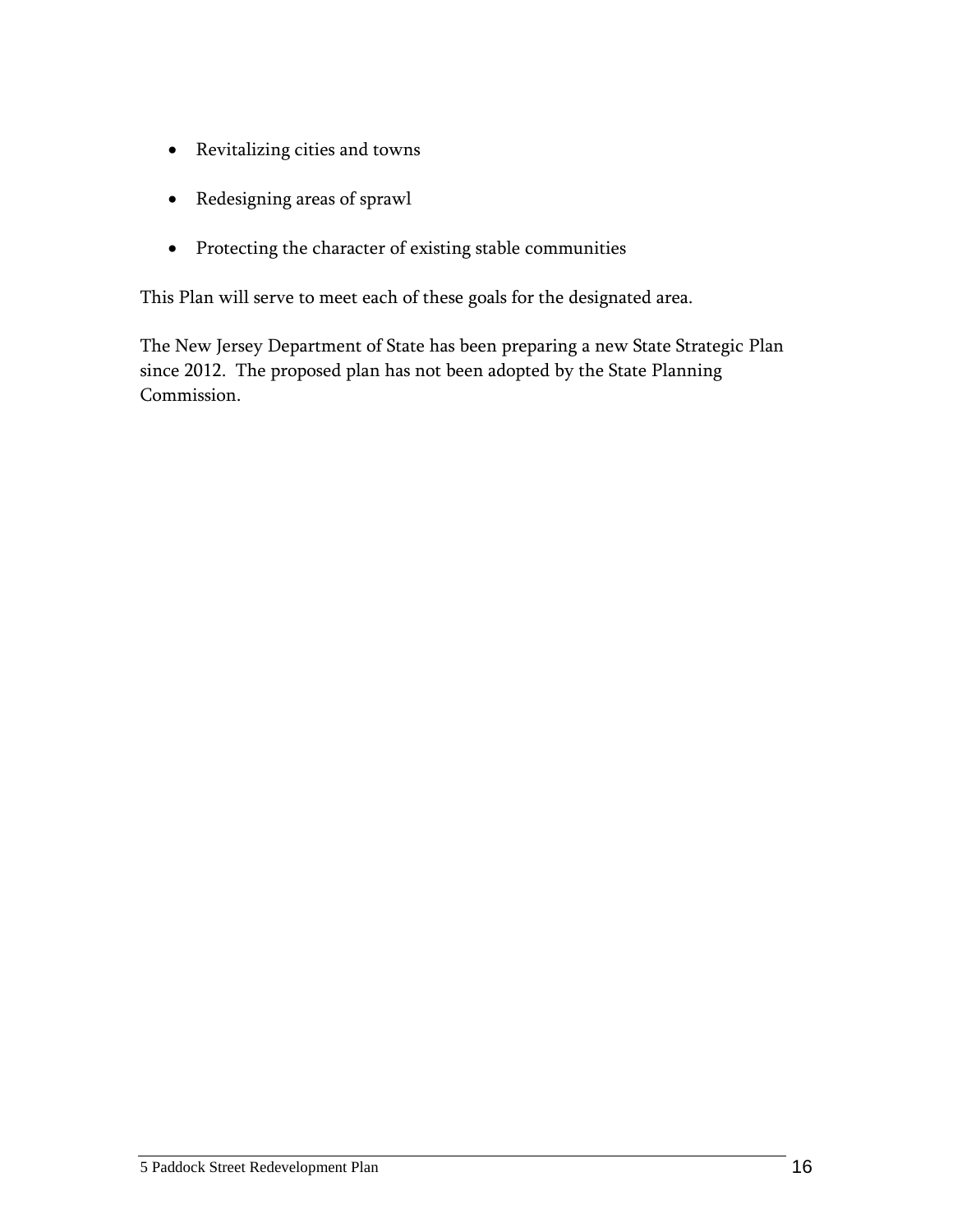## <span id="page-19-0"></span>IMPLEMENTATION OF THE REDEVELOPMENT PLAN

## REDEVELOPMENT ENTITY

The Woodbridge Township Redevelopment Agency will serve as the Redevelopment Entity.

#### Phasing:

- Projects may be developed in phases;
- The phasing may include phased start and completion dates among the various land use components, as well as internal phasing schedules within sections, subject to specific provisions in the redevelopment agreement.

#### SELECTION OF DESIGNATED DEVELOPERS

Potential redevelopers will be required to submit to the Redevelopment Entity for review and approval prior to the designation of a redeveloper(s) at a minimum:

- Financial responsibility and capability;
- Estimated development cost;
- Estimated time schedule;
- Conceptual site plans including elevations;
- Fiscal impact analysis.

## APPOINTMENT OF A DESIGNATED REDEVELOPER

The Redevelopment Entity may select one or more redevelopers to participate in the implementation of the Redevelopment Plan.

As part of the process to be designated a redeveloper, the Redevelopment Entity will negotiate a formal Redevelopment Agreement.

Designation of a Redeveloper(s) by the Redevelopment Entity shall be subject to the execution of an appropriate Redevelopment Agreement.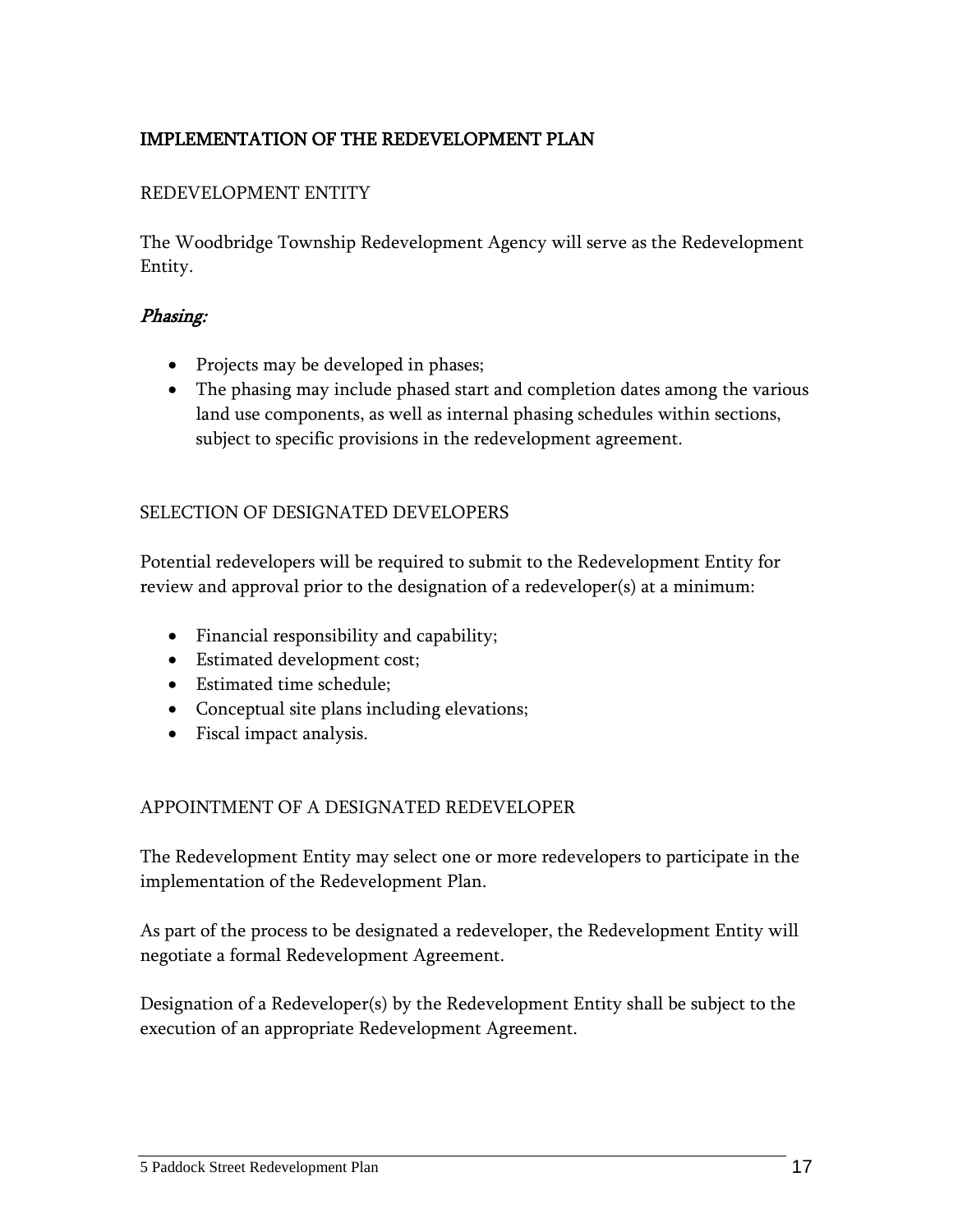## CONDITIONS IN REDEVELOPMENT AGREEMENT(S)

Each Redevelopment Agreement will be contingent upon the following conditions, restrictions, and/or requirements.

- 1. Each Redevelopment Agreement will incorporate the pertinent aspects of the selected redeveloper's proposal and will address financial considerations, planning, phasing, development and such other issues as deemed appropriate and/or as required according to state law in order to implement the Redevelopment Plan.
- 2. A designated redeveloper will be obligated to complete on-site improvements as approved, together with any specified off-site improvements, as may be required in accordance with the Redevelopment Plan and the Redevelopment Agreement.
- 3. The Redeveloper shall record a declaration in accordance with the Redevelopment Agreement, which will, among other things, include a covenant that the designated redeveloper, and his successors or assigns, shall devote the land to the uses specified in the Redevelopment Plan.
- 4. No designated redeveloper will be permitted to dispose of property until the issuance of the Certificate of Completion, unless the prior written consent of the Redevelopment Agency has been obtained, subject to the terms and conditions of the Redevelopment Agreement.
- 5. No covenant, agreement, lease, conveyance, or other instrument shall be effective or executed by the Township of Woodbridge and the Redevelopment Entity or by the purchasers or lessees from them, or by any successors in interest of such purchasers or lessees, by which land in the Redevelopment Area is restricted as to sale, lease, or occupancy upon the basis of race, color, creed, religion, ancestry, national origin, sex, or marital status.
- 6. The Redeveloper(s) shall pay to the Redevelopment Entity an application fee for consideration of redeveloper as a designated redeveloper and will fund an escrow for the Agency's costs in implementing redevelopment.
- 7. The Redevelopment Entity and the Township of Woodbridge reserve the right to terminate any Redevelopment Agreement with a designated redeveloper subject to the terms and conditions of the Redevelopment Agreement.